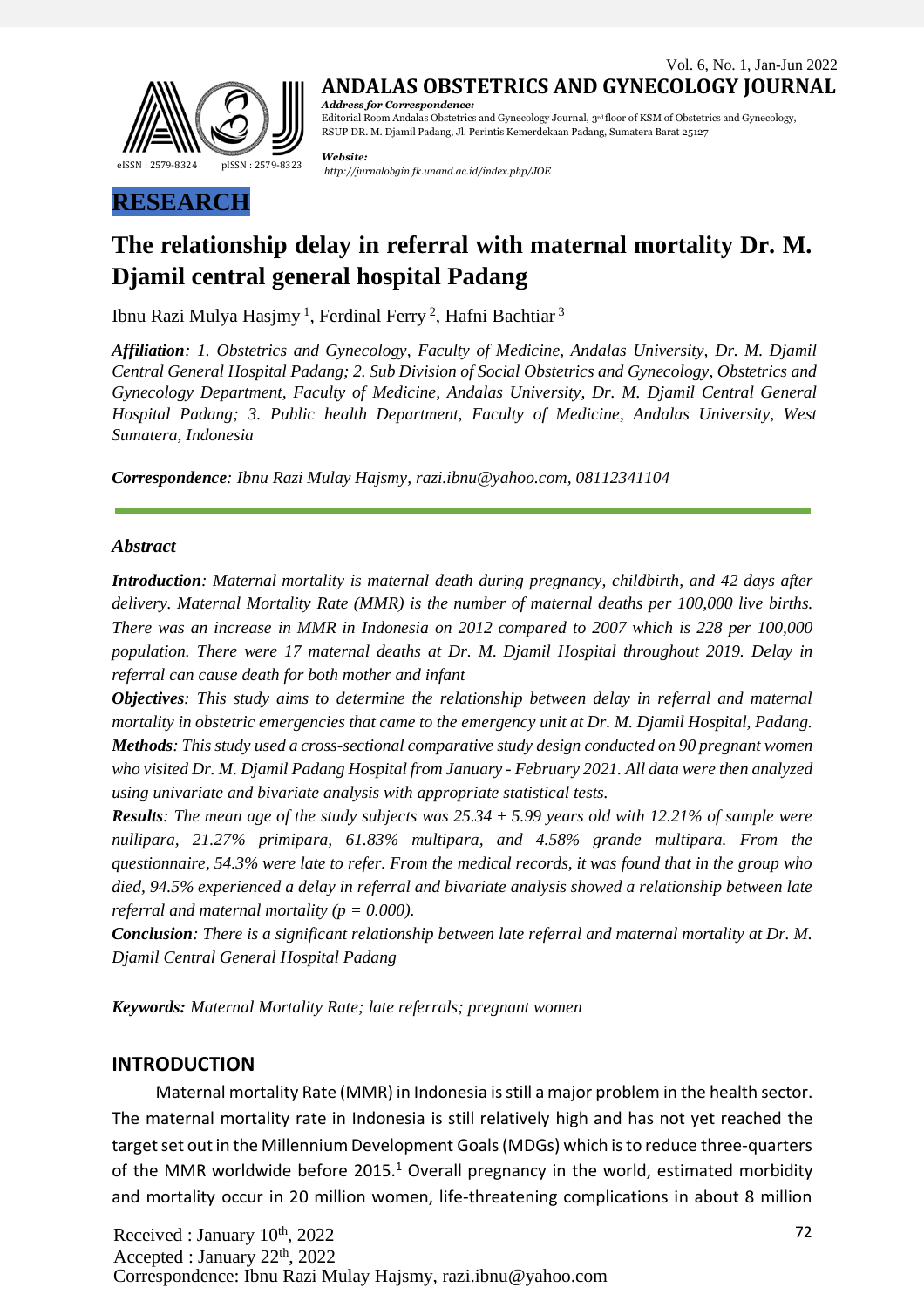

RSUP DR. M. Djamil Padang, Jl. Perintis Kemerdekaan Padang, Sumatera Barat 25127

*Website:*

*<http://jurnalobgin.fk.unand.ac.id/index.php/JOE>* eISSN : 2579-8324 pISSN : 2579-8323

women, and in 1995 around more than 500,000 people died. Developing countries such as countries in the south, southeast Asia region, and including Indonesia contributed about 240,000 or about 50 percent of cases.<sup>2</sup>

Indonesia is one of the countries experiencing problems in the field of maternal and child health. The high maternal mortality rate (MMR) and infant mortality rate (IMR) are indicators of maternal and child health services. The increase in MMR in Indonesia in 2012 compared to 2007, which was 228 per 100,000 population. This value is away from the target to be achieved, namely 102 per 100,000 live births which is the target of the Millennium Development Goals (MDGs) in 2015 (Pusdatin, 2014). Pregnancy is a significant contributor to mortality for women of reproductive age. 3 The 2012 survey showed that the MMR in Indonesia was very high, at 359 per 100,000 live births. The Faculty of Medicine, Andalas University conducted a MMR survey in West Sumatra in 2008 and found 212 cases per 1000 live births. At Dr. M. Djamil Central General Hospital troughout 2019 there were 17 maternal deaths.3,4,5

On the other hand, the condition after delivery is the most common cause of maternal death, including bleeding (28%), infection (11%), postpartum complications (8%), prolonged labor (5%), abortion (5%), trauma (5%), embolism (5%), and others.  $6,7$ 

Apart from secondary health services, RSUP DR. M. Djamil also received referrals from the Primary level, namely the Primary Health Center for Obstetrics and Neonatal Services/Basic Emergency (PONED). PONED Puskesmas in cases with obstetric and neonatal emergencies must carry out procedures in accordance with the National Reference for Maternal and Neonatal Health Services. In the context of efforts to reduce MMR, the maternal referral process is an important process chain.<sup>8</sup> The decision to make a referral to the Essential/Comprehensive Emergency Obstetrics and Neonatal Service (PONEK) forfurther services is based on the patient's emergency level, or managed at the PONED Puskesmas level This can be done after stabilizing the patient. Avoid delaying the risks that threaten the mother and fetus, so referrals must be made quickly and accurately. In a study conducted by Yanti (2014) on the referral process from one of the PONED health centers to the PONEK Hospital in the city of Padang, it was explained that both parties had not utilized the referral communication system, so that an effective and efficient referral had not been achieved.<sup>9</sup>

One of the problems in implementing the referral system, among others, is the limited resources and important infrastructure in health services to carry out minimal services. The slow response time will endanger the patient's life. Standard Operating Procedures should also be performed in all referral cases, including Comprehensive and Basic Neonatal Emergency Obstetrics Serviceshospitals.9,10,11

The referral system and prevention of the occurrence of 3T factors will not run smoothly without the participation of the family or mother (client) itself starting from making decisions about the mother (client), recognizing danger signs, preparing transportation needed to reach health facilities, have the client have health insurance, perform routine pregnancy check-ups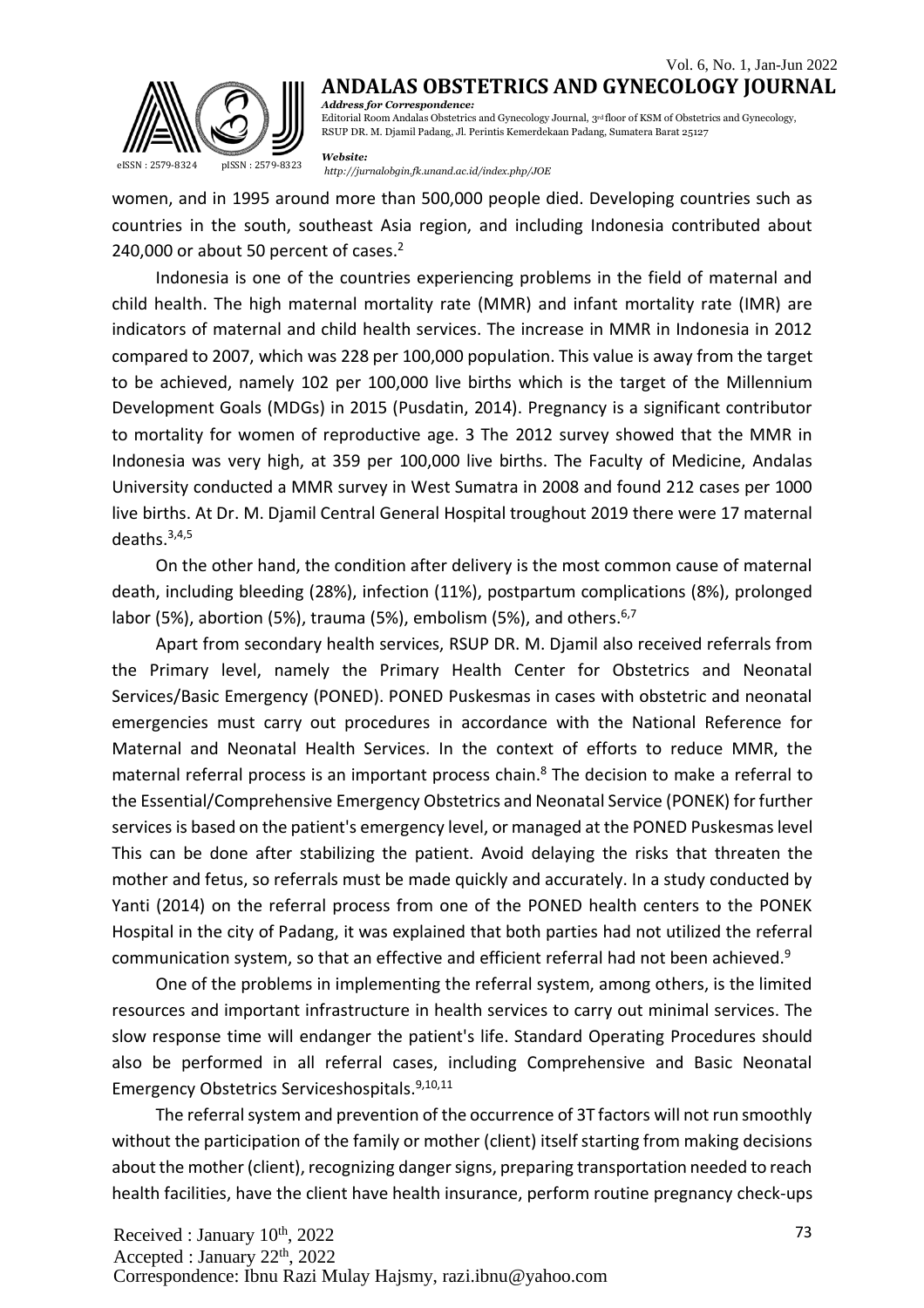

RSUP DR. M. Djamil Padang, Jl. Perintis Kemerdekaan Padang, Sumatera Barat 25127

*Website:*

*<http://jurnalobgin.fk.unand.ac.id/index.php/JOE>* eISSN : 2579-8324 pISSN : 2579-8323

and obtain Communication, Information and Education during antenatal care (ANC), perform complete blood tests to detect disease early and make sure the mother knows her own blood type.10,12,13

Feedback on referral letters, limited supporting examination services, Human Resources (HR), facilities and infrastructure, complicated referral procedures based on the bureaucracy of referral criteria by the Health Insurance Administration Agency, lack of knowledge related to maternal and neonatal emergencies, delays decision-making, untrained medical personnel who receive patients, and procedures for actions carried out between service providers who do not have the same perception are some of the problems that have a negative impact on the implementation of referrals at each level of health care, especially maternal and neonatal referrals.14,15

Based on the explanation above, the researcher wanted to know the relationship between late referral and maternal mortality in obstetric emergency cases who were referred to the emergency department of M. Diamil General Hospital Padang as information regarding the implementation of a referral system for future obstetric emergencies.

#### **METHODS**

This type of research is analytic with a cross-sectional comparative study design. The study was carried out from January to February 2021. The research data was obtained by taking secondary data from the medical records of pregnant women who were referred to Dr. M. Djamil Central General Hospital Padang City during the period January – February 2021.

The population of this research is patient pregnant women who are referred to Dr. M. Djamil Central General Hospital Padang City period January – February 2021. The selected research sample is part of the research population that meets the criteria with a random sampling technique *consecutive random sampling,* that is as many as 45 people in each group of patients with delayed referral and without delayed referral with a total sample of 90 patients. Subject inclusion criteria were all pregnant women who were referred to Dr. M. Djamil Central General Hospital Padang City.

The data were statistically analyzed which was assessed using a computerized systemsi namely univariate and bivariate analysis. Univariate analysis was conducted to see the frequency distribution of each independent variable and dependent variable. Bivariate analysis was carried out using the chi-square test and it was said that there was a significant relationship if the p value <0.05 was obtained.

#### **RESULTS**

#### **Characteristics of Research Subjects**

This research was conducted on respondent patients referred to Dr. M Djamil Central General Hospital Padang. Questionnaires were used to assess decision making, health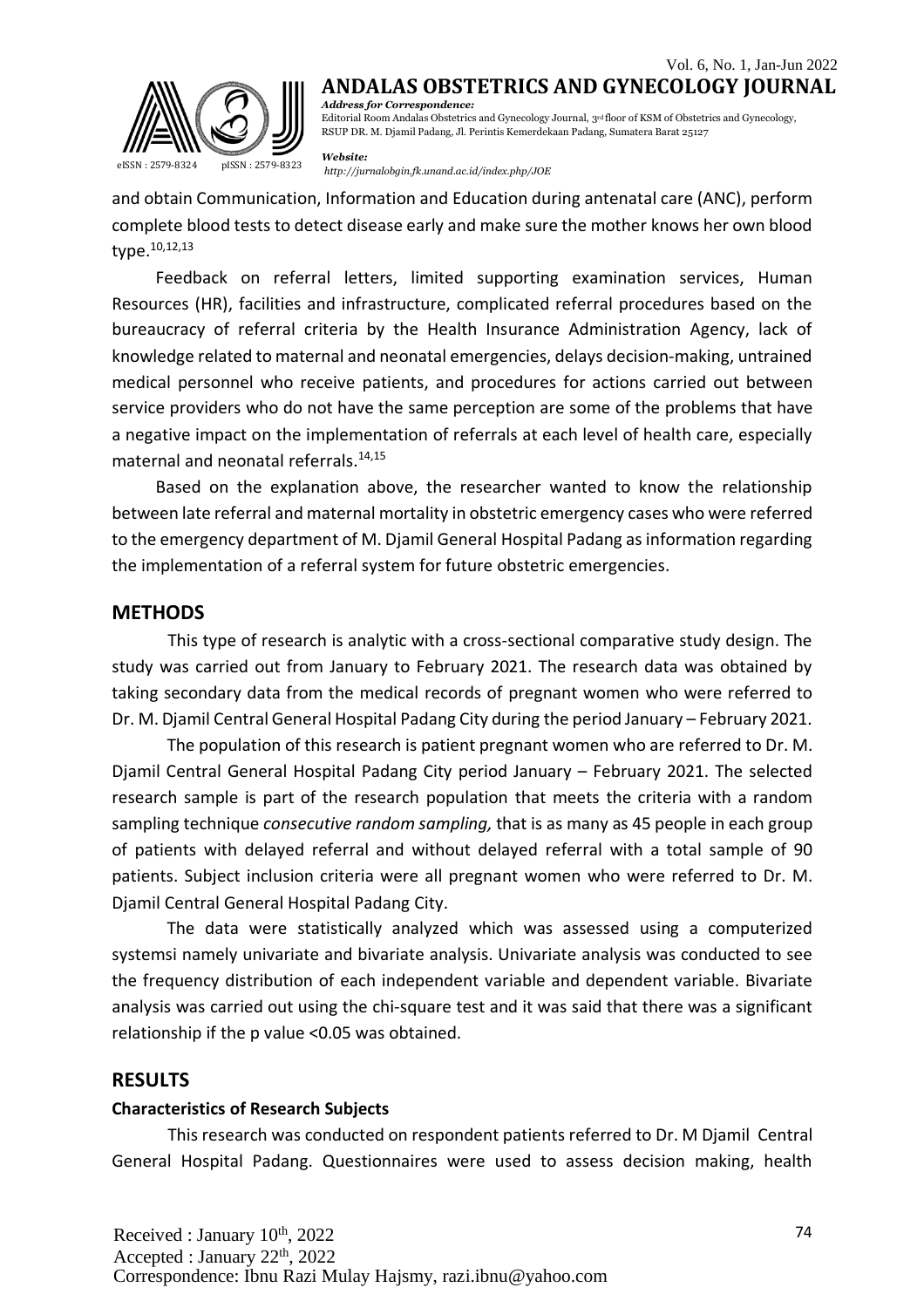

**ANDALAS OBSTETRICS AND GYNECOLOGY JOURNAL**

*Address for Correspondence:* Editorial Room Andalas Obstetrics and Gynecology Journal, 3rd floor of KSM of Obstetrics and Gynecology, RSUP DR. M. Djamil Padang, Jl. Perintis Kemerdekaan Padang, Sumatera Barat 25127

*Website:*

*<http://jurnalobgin.fk.unand.ac.id/index.php/JOE>* eISSN : 2579-8324 pISSN : 2579-8323

facilities, delay in referrals and maternal mortality. 131 research samples have been collected. The following are the results of the research that has been carried out:

#### **Table 5.1** Age of Research Respondents

| Param<br>eter  | <b>Minimum</b> | <b>Maxim</b><br>um | mea<br>n | <b>SD</b> |
|----------------|----------------|--------------------|----------|-----------|
| Age<br>(years) | 18             | 45                 | 25.34    | 5,990     |

Based on table 5.1, it wasfound that the age of the youngest respondents was patients who were referred by Dr. M. Djamil Central General Hospital Padang, namely the youngest age is 18 years and the oldest age is 45 years, with an average age of research respondents 25.34±5.99 years

| Table 5.2 T anty of Research Respondents |     |       |  |  |
|------------------------------------------|-----|-------|--|--|
| parity                                   | f   | %     |  |  |
| nullipara                                | 16  | 12.21 |  |  |
| Primipara                                | 28  | 21.27 |  |  |
| Multipara                                | 81  | 61.83 |  |  |
| Grande Multipara                         | 6   | 4.58  |  |  |
| Amount                                   | 131 | 100.0 |  |  |

**Table 5.2 Parity of Research Respondents**

Based on table 5.2, it was found that the respondents of patients referred to M Djamil Central General Hospital Padang with nulliparous status were 16 people (12.21%), primiparas 28 people (21.27%), multiparas 81 people (61.83.8%), and Grande multipara 6 people (4.58%)

| Table 5.3 Delay in Referral |     |       |  |
|-----------------------------|-----|-------|--|
| Reference                   |     | %     |  |
| Late                        | 72  | 54.3  |  |
| Not late                    | 59  | 45.7  |  |
| Amount                      | 131 | 100.0 |  |

Based on table 5.3 it was found that patient respondents who experienced delays in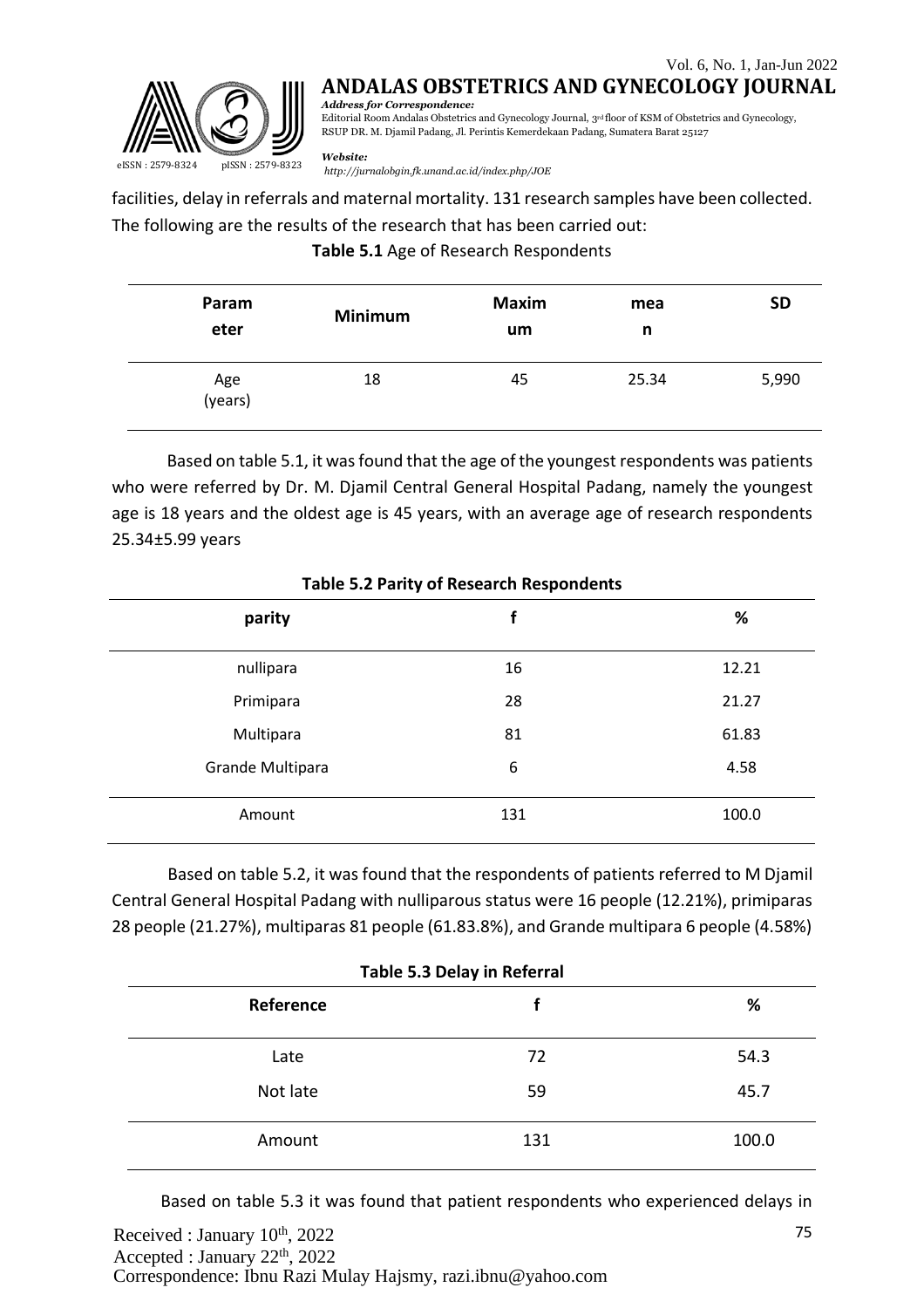

RSUP DR. M. Djamil Padang, Jl. Perintis Kemerdekaan Padang, Sumatera Barat 25127

*Website: <http://jurnalobgin.fk.unand.ac.id/index.php/JOE>* eISSN : 2579-8324 pISSN : 2579-8323

referrals at Dr. M. Djamil Central General Hospital Padang as many as 72 people (54.3%) and there was no delay in referral of 59 people (45.7%).

#### **The Relationship of Delay Referral With Maternal Death**

The relationship between delay referral and maternal mortality that the percentage of those who died was higher in late referral respondents compared to those who were not late, namely 5.5% compared to 0%. Statistically, there was a significant relationship between delay in referral and maternal mortality (p<0.05).

#### **DISCUSSION**

In this study, 131 research subjects were collected, with 18 years old and the oldest age at 45 years old, with the average age of the research respondents 25.34±5.99 years.The mean number of parities is 2.01±0.53. It was found that there were still pregnant women with gestational ages outside the ideal gestational age range of 20-35 years and, besides that, there were still grande multiparas in the research subjects. Grande multipara pregnancies often experience complications such as position abnormalities, antepartum bleeding, post partum bleeding and so on because the elasticity of the uterine muscles is reduced, causing uterine atony.

Maternal age who is too young (< 20 years) during pregnancy is closely related to the risk of defects in the fetus due to immature eggs, premature birth due to various factors, includingthe immaturity of the reproductive organs, especially the uterusthat is not ready for a pregnancy process, low birth weight (LBW) is also influenced by poor nutrition during pregnancy and also the age of the mother who has not yet reached 20 years. Congenital defects are influenced by the mother'slack of knowledge about pregnancy, knowledge of low nutritional intake, lack of antenatal care (ANC), the psychological state of the mother is less stable $14,15$ 

Maternal gestational age who is too young is also at risk of experiencing difficulties in childbirth due to not yet strong uterine muscles and labor difficulties. Meanwhile, gestational age that is too old (> 35 years) increases the risk of eclampsia in the mother. 91 (79.1%) study subjects did not experience delays in referrals and 24 (20.9%) study subjects experienced delays in referrals. According to WHO (2019) in 2017, there were 295,000 maternal deaths per year due to complications of pregnancy and childbirth. Southeast Asia accounts for up to a fifth of the maternal mortality rate, which is 58,000 deaths. The main complications that cause maternal death are bleeding, infection, high blood pressure during pregnancy and childbirth complications<sup>15</sup>

Research in Jharkhand, India, states that delay in referral results in 65% of maternal deaths due to pregnancy complications. Of these cases, due to the length of time required to refer (2-7 days), only 60% of mothers who experienced pregnancy complications decided to seek treatment. Of the 60%, only 28% seek medical help at a health facility. In Indonesia itself,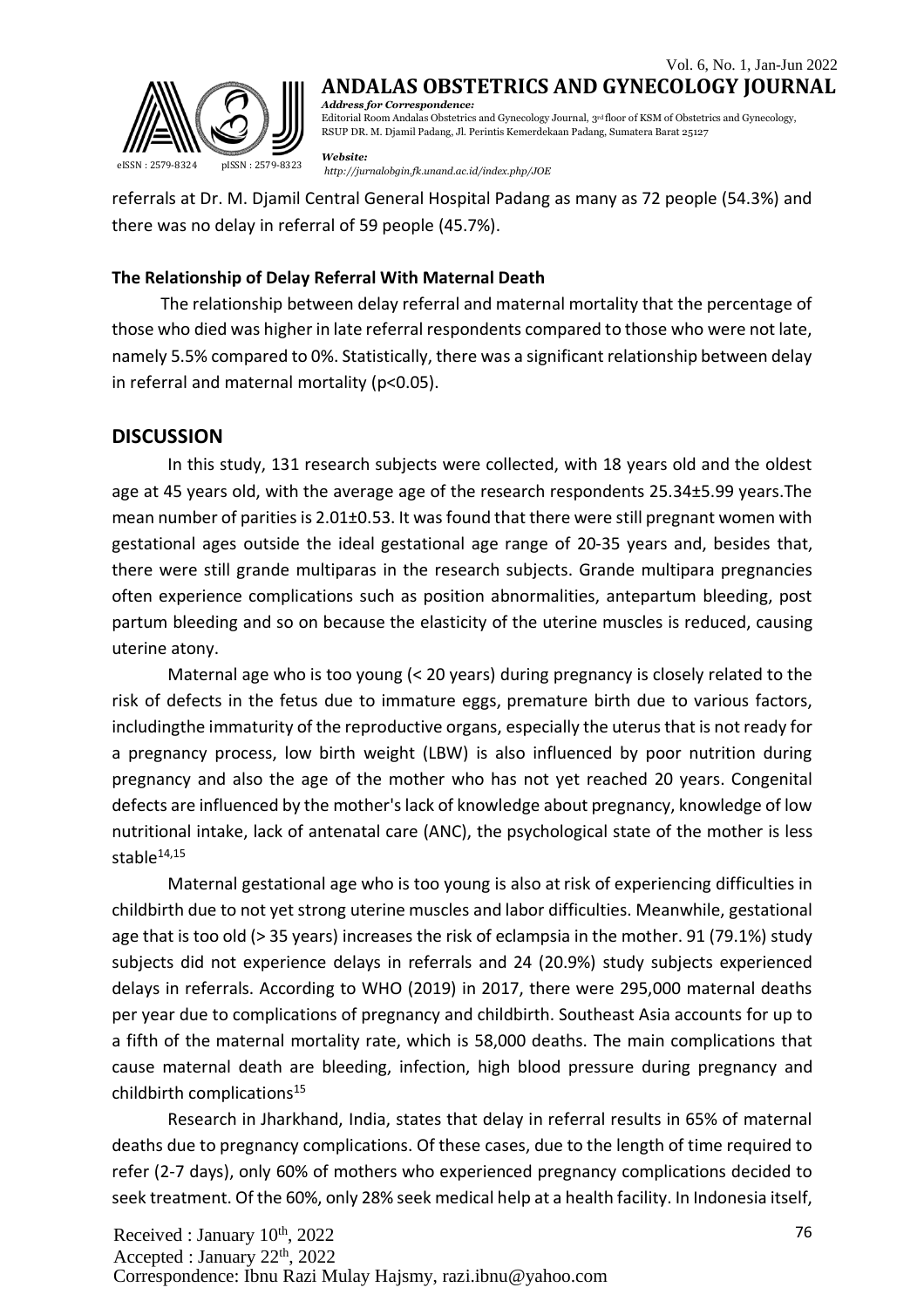

**ANDALAS OBSTETRICS AND GYNECOLOGY JOURNAL** *Address for Correspondence:*

Editorial Room Andalas Obstetrics and Gynecology Journal, 3rd floor of KSM of Obstetrics and Gynecology, RSUP DR. M. Djamil Padang, Jl. Perintis Kemerdekaan Padang, Sumatera Barat 25127

*Website: <http://jurnalobgin.fk.unand.ac.id/index.php/JOE>* eISSN : 2579-8324 pISSN : 2579-8323

Researcher at the Center for Health Policy and Management, Faculty of Medicine Universitas Gadjah Mada, Prof. dr. Laksono Trsinantoro, M.Sc., Ph.D., said that 60 percent of maternal deaths are generally caused by delays in referrals. 16,17

The high MMR is an indicator of the low health status of pregnant women and the high risk of pregnancy and childbirth which will affect the quality of the next generation being born, so efforts to accelerate the decline in MMR are important and need serious attention. Various determinant factors also play a role in the process of maternal mortality. Three models of delay in referring mothers to referral health facilities (three delay models) are determinants that have a large enough role in the occurrence of maternal mortality in the community. This factor is an indirect cause, but is a fundamental cause of maternal mortality. 17

The first delay in referring that must be prevented immediately so as not to cause subsequent delays, namely being late in making family decisions and being late in recognizing danger signs in pregnancy, in addition to other determinants such as factors for prenatal care and first aiding factors for childbirth that are not carried out by health workers.<sup>18</sup>

On In this study, three factors were investigated through questionnaires which from previous scientific publications were known to be associated with maternal mortality, namely (1) Referral decision making; (2) Facilities at health facilities; (3) Late arrival  $^{19,20}$ 

Regarding referral decision making, it was found that for knowledge items related to pregnancy emergencies, 70% percent of research subjects stated that cost was one of the obstacles in making referral decisions. 21 The results of this study indicate that decision making is not an obstacle for referrals to pregnant women. When compared with research by Bata et al. (2019), where the research was conducted in Wanukaka Sumba which is a district with the 3T category (underdeveloped, outermost, remote) in Indonesia, the achievement of maternal and child health service indicators has not met the standard with a tendency for maternal mortality to increase in the last 2 years. The decision making in referring is dominated by the husband. Barriers to the referral process include not having a vehicle, long distances and difficult road access, low economic status, and community traditions have a high level of dependence on others so that maternal health status with complications is not a priority for husbands. The husband's occupation as farm laborer and sailor makes the husband not at home/close to his wife for a long period of time so that it affects the maternal referral decision-making process. <sup>19</sup>

This is related to the level of education of the mother. Women with low levels of education cause their lack of understanding of the dangers that can befall pregnant women, especially in the case of emergency pregnancy and childbirth. This affects awareness and ability to make decisions. Women with low education have low independence in decision making. The low level of knowledge supported by low decision-making ability affects the mother's ability to access quality services so that she tends to obey her family or the surrounding environment. This is different from women with higher education who tend to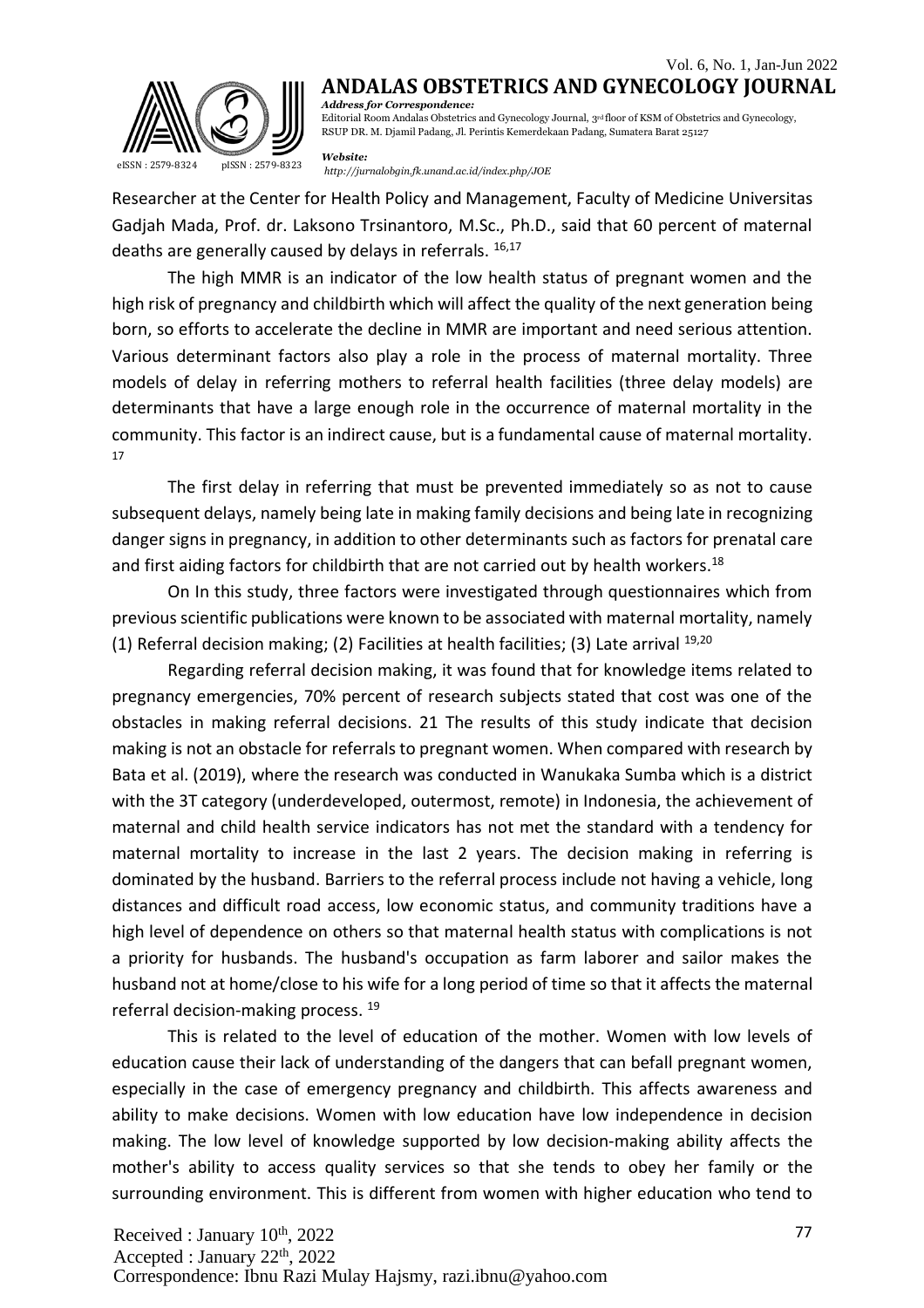

RSUP DR. M. Djamil Padang, Jl. Perintis Kemerdekaan Padang, Sumatera Barat 25127

*Website:*

pay more attention to the health of themselves and their families and have high independence in making decisions related to their health and safety. <sup>20</sup>

Regarding the facilities at health facilites, it was found that more than 80% of the research subjects stated that the facilities at health facilites where pregnancy check-up can handle emergencies and have complete referral facilities. Health facilities are still very minimal resulting in very limited health services to the community. At the Coordination Meeting on policies for dealing with health problems in Kupang, it was said that there are several reasons for the high maternal and infant mortality rate, including geographical conditions and the distance between people's residences and health services. In addition, the majority of deliveries are also not carried out in health facilities, but are carried out at home and assisted by traditional birth attendants. In addition, not all sub-districts have inpatient health centers and not all villages have adequate health facilities. Service to the patient's family is still very minimal. This can be seen from the unavailability of waiting houses around the Puskesmas. Another problem is the uneven distribution of medical and non-medical personnel and limited resources such as personnel, funds, methods, facilities and infrastructure to support health services.<sup>22</sup>

Research by Sumarni & Anasari shows the relationship between community factors (availability of transportation) and delays in referrals in cases of maternal mortality. It shows that late referrals are more common in people with available transportation facilities such as village ambulance cars (68.3%), as well as in Late referrals are also more common in people with available transportation at 93.3%.<sup>20</sup>

The obstacle in referral is delay. More than 50% of the subjects stateddisagree regarding referral health facilities can be reached in lessthan 30 minutes of travel. The golden period for referral for complications of pregnancy is 30 minutes to one hour.<sup>8</sup>

Research by Baiti and Cahyanti (2018) related to the quality of referrals for pregnant women with preeclampsia/eclampsia at the Obstetrics-Gynecology ER, Dr. Kariadi Semarang found that the referral procedure aspect was assessed from the results of good pre-referral stabilization, including fast and precise administrative processes, use of ambulances, financing with health insurance and introductory data<sup>23</sup>. However, there are still problems related to the daily costs of the family waiting for the patient while in the hospital.

The results of the bivariate chi-square analysis showed that there was a significant relationship between referral decision making, health facilities at health facility and delay arrival with maternal mortality. This finding is in line with Sumarni & Anasari (2014) where decision making, health facilities and late arrival are factors that influence maternal mortality.<sup>21</sup>

The paradigm shift is waiting for complications to occur and then dealing with them is to prevent complications that can bring health improvements for mothers in Indonesia. This adjustment is very important in an effort to reduce maternal and newborn mortality because most deliveries in Indonesia still occur at the primary health care level where the skill and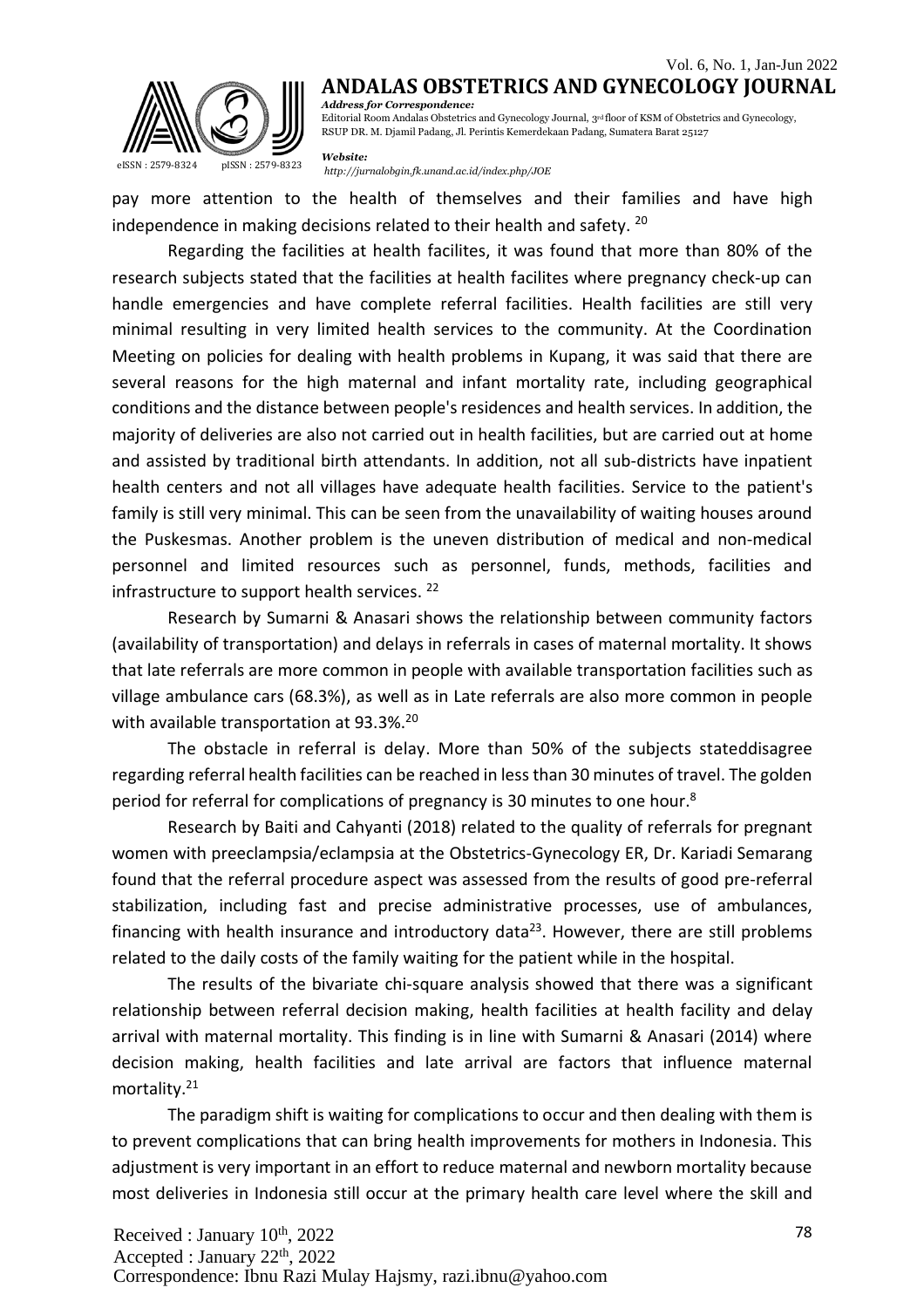

**ANDALAS OBSTETRICS AND GYNECOLOGY JOURNAL** *Address for Correspondence:*

Editorial Room Andalas Obstetrics and Gynecology Journal, 3rd floor of KSM of Obstetrics and Gynecology, RSUP DR. M. Djamil Padang, Jl. Perintis Kemerdekaan Padang, Sumatera Barat 25127

*Website:*

*<http://jurnalobgin.fk.unand.ac.id/index.php/JOE>* eISSN : 2579-8324 pISSN : 2579-8323

knowledge level of health workers in these service facilities isstill inadequate. Early detection and prevention of complications can reduce maternal and newborn morbidity and mortality, if all birth attendants are trained to be able to prevent or early detection of complications that may occur, is an effective and timely delivery care, either before or when the problem occurs and immediately make a referral when conditions are still optimal, then the mothers will avoid the threat of illness and death.<sup>23</sup>

The results showed that the ability of midwives in early detection of risky pregnancies was an important factor in reducing maternal mortality. Responding to changes in the environment and technology as well as the increasingly complex problems in the field of midwifery, the government needsto prepare human resources, especially midwives, because midwives as the spearhead of MCH services are the first to play an important role in reducing the adverse effects of high-risk pregnancies. $23$ 

The maternal and neonatal emergency referral system has the main principles of speed and accuracy of action, efficient, effective, and in accordance with the ability and authority of service facilities. The public can immediately take advantage of all obstetric and neonatal service facilities, according to the patient's condition. Trained midwife was placed in each village can provide direct services to pregnant women, maternity mothers, postpartum mothers, newborns, whether they come alone or at the referral of cadres or the community. Village midwives or private practice midwives provide normal delivery services, and manage certain cases according to their authority and ability, or make referrals to public health centers, Basic Neonatal Emergency Obstetrics Services in public health centers, and Comprehensive Neonatal Emergency Obstetrics Services in hospitals according to the appropriate level of service. Non-Basic Neonatal Emergency Obstetrics Services Public Health Centers or also known as Basic Neonatal Emergency Obstetrics Services in network health centers provide services according to their authority and must be able to stabilize patients with emergencies before making referrals to Basic Neonatal Emergency Obstetrics in Services Health Centers or Comprehensive Neonatal Emergency Obstetrics Services in Hospitals. The Basic Neonatal Emergency Obstetrics in Public Health center hasthe ability or makes referrals to the Comprehensive Neonatal Emergency Obstetrics in Hospital. The 24-hour Comprehensive Neonatal Emergency Obstetrics in Hospital has the ability to provide direct Comprehensive Neonatal Emergency Obstetrics in services to pregnant, maternity, postpartum, BBL women who come alone or at the referral of cadres, the community, village midwives, BPS, public health center and Comprehensive Neonatal Emergency Obstetrics in Health Centers.<sup>23</sup>

#### **CONCLUSION**

Based on the results of the research and discussion that have been described previously, the following conclusions can be drawn: (1) Characteristics of pregnant women with cases of delayed referral in cases referred to Dr. M. Djamil Central General Hospital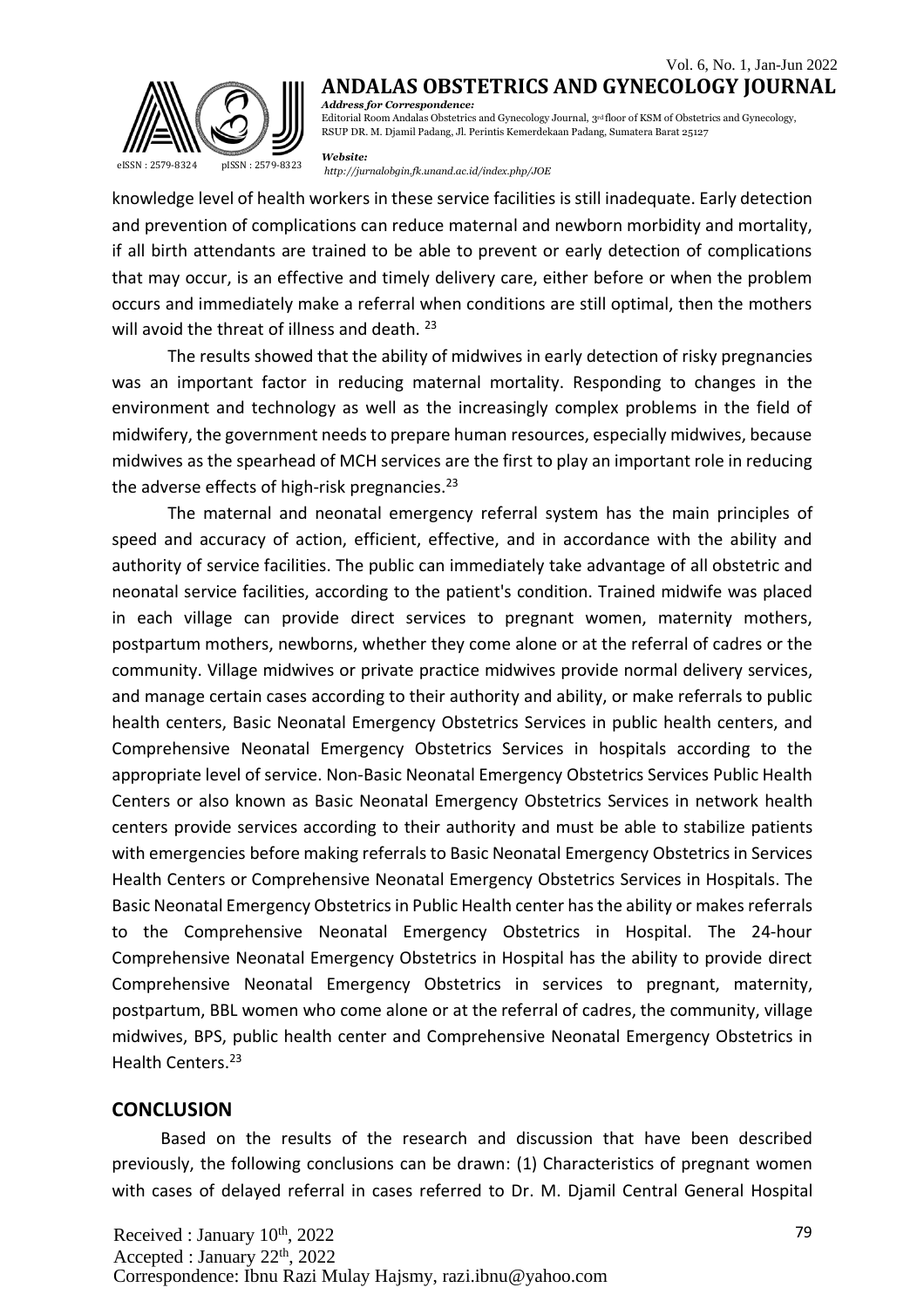

RSUP DR. M. Djamil Padang, Jl. Perintis Kemerdekaan Padang, Sumatera Barat 25127

*Website:*

*mensite:*<br><http://jurnalobgin.fk.unand.ac.id/index.php/JOE>

Padang, based on the youngest age of 18 years and the oldest age of 45 years, with the highest parity being multipara; (2) Patients who are referred to Dr. M. Djamil Central General Hospital Padang is mostly included in the criteria for lateness; (3) There were cases of death in patients who were referred to Dr. M. Djamil Central General Hospital Padang; (4) There is a significant relationship between late referral and maternal mortality at Dr. M. Djamil Central General Hospital Padang.

### **REFERENCES**

- 1. Rahmawati, L. 2013. The Relationship of Family Decision Making And Mother's Knowledge About Danger Signs Of Pregnancy With Late Referral. Exact 2, 62
- 2. WHO, 2001. Guidance for measuring maternal mortality from a Geneva census: pp. 2-4.
- 3. Indonesian Ministry of Health. 2003. National Strategic Plan for Making Pregnancy Safer (MPS) in Indonesia 2001-2010. Jakarta.
- 4. West Sumatra Provincial Health Office. 2017. Health Profile of West Sumatra Province 2017. West Sumatra Health Office
- 5. Ministry of Health of the Republic of Indonesia, 2016. Report on the progress of achieving Indonesia's millennium development goals.
- 6. Dwi Ayu Tirtaningrum, Ayun Sriatmi, and Antono Suryoputro (2018). Analysis of Response Time Management of Emergency Obstetric Referralsfor pregnant women. MKMI Journal, Vol 14 No 2.
- 7. Rahmawati, L. Relationship of Family Decision Makers and Mother's Knowledge About Danger Signs of Pregnancy with Late Referral Lisa. Polytechnic. health. Ministry of Health Padang EKSAKTA, 61–69 (2013).
- 8. Christanto, D & Damayanti, N. A (2014). Patient Satisfaction of Pregnant Women in the Vertical Referral Process for Maternal and Child Health Services. Indonesian Journal of Health Administration Vol. 2 No. 4.
- 9. Yanti. 2013. Implementation of Emergency Obstetric Referrals at PONED Health Center. OBGYN UNAND 53, 1689–1699
- 10. Rochjati, P. 2011. Referral System in Reproductive Health Services. In Martaadisoebrata, D. Etc. (ed), Anthology of Social Obstetrics and Gynecology (pp. 258-275). Jakarta: PT Bina Pustaka Sarwono Prawirohardjo.
- 11. DS, Tridiyawati, F. & Lestari, ED 2018. The Relationship Between Knowledge and Behavior of Pregnant Women's Readiness in the Referral System. 1, 46–55 ().
- 12. Laili, F, Nugraha, GI & Garna, H. (2014). The Relationship between Obstetric Emergency Risk Factors According to Rochjati and the Implementation of Referrals by Midwives at Gambiran Hospital, Kediri. Bandung: FK Unpad.
- 13. Wulandari, AP, Susanti, AI & Mandiri, A. 2016. Overview of Decision Making During the Referral Process From Primary to Secondary Level at Sumedang Regional General Hospital. J. Sis. health. 2, 56–62.